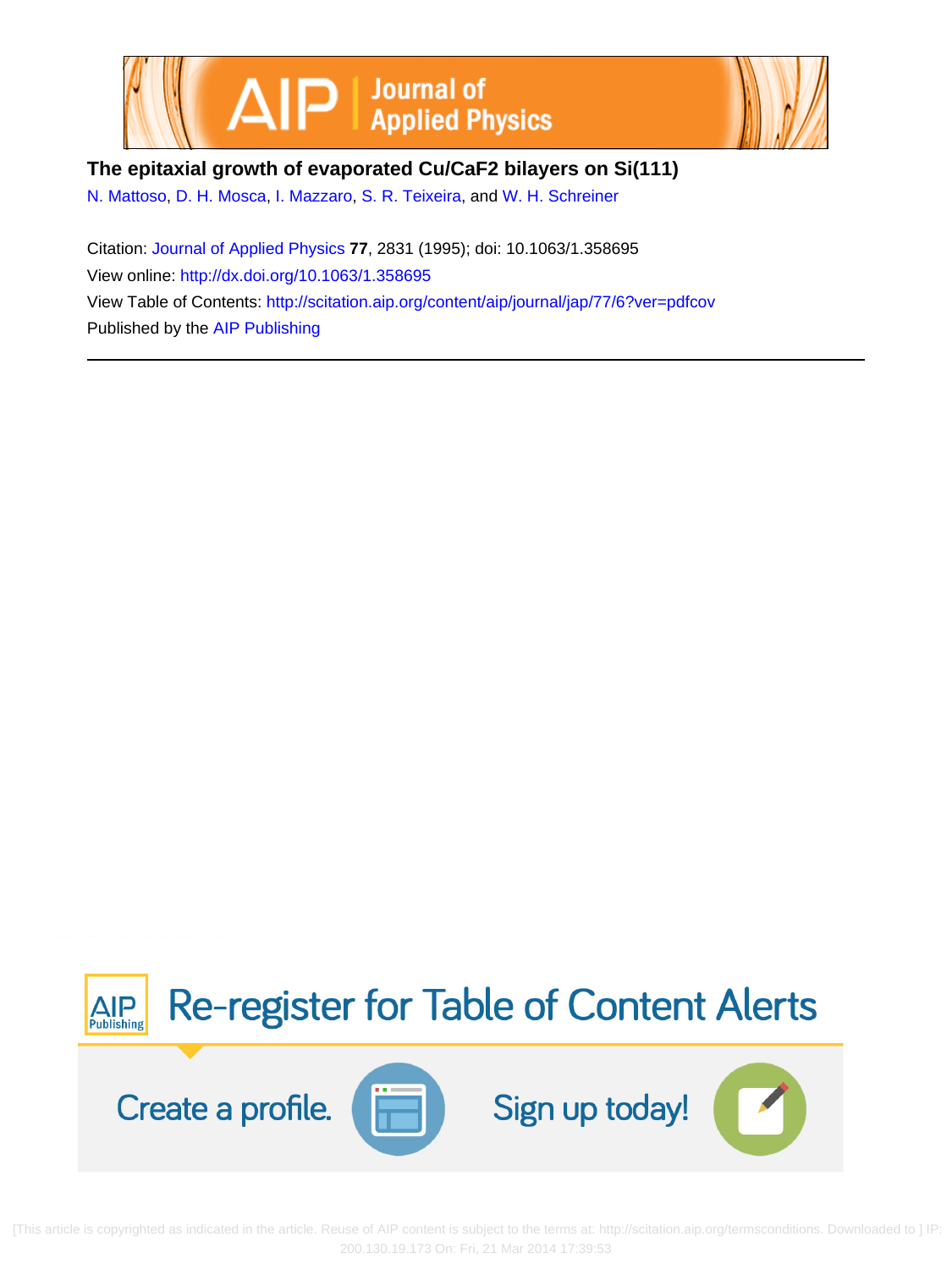## The epitaxial growth of evaporated Cu/CaF<sub>2</sub> bilayers on Si(111)

N. Mattoso<sup>a)</sup> and D. H. Mosca

Laboratório de Materiais, Departamento de Física da UFPR, Caixa Postal 19081, 81531-970 Curitiba, PR, Brazil

I. Mazzaro Laboratório de Ótica de Raios-X e Instrumentação, Departamento de Física da UFPR, Caixa Postal 19081, 81531-970 Curitiba, PR, Brazil

S. R. Teixeira and W. H. Schreiner

Laboratório de Filmes Finos, Instituto de Física da UFRGS, Caixa Postal 15051, 91501-970 Porto Alegre, RS, Brazil

(Received 16 August 1994; accepted for publication 1 December 1994)

Successful and unexpected epitaxial growth of  $Cu/CaF<sub>2</sub>$  bilayers on hydrogen terminated  $Si(111)$ wafers by thermal evaporation is reported. The bilayers were characterized with conventional x-ray diffraction experiments, grazing angle incidence x-ray diffraction experiments, rocking curves, and  $\chi$  scans. The growth mode of Cu films on CaF<sub>2</sub> epitaxially grown on Si(111) is completely different from that of the Cu film grown directly on  $Si(111)$ .  $© 1995$  American Institute of Physics.

The growth of epitaxial thin films has been of great interest in recent decades. The studies of the thin film interactions between metals and insulators, as well as between metals and semiconductors, have long been explored with both scientific and technological interests.<sup>1</sup>

Very recently, studies of epitaxial growth of Cu on single-crystal Si wafers have shown that for Cu(100) thin films epitaxially grown on Si(100), there occurs a  $45^{\circ}$  rotation of the Cu(100) lattice relative to the Si lattice,<sup>2</sup> while for the epitaxial growth of Cu films with the (111) orientation, there occurs a  $30^\circ$  rotation of the Cu(111) lattice relative to the Si lattice. The presence of a copper silicide at the Cu-Si interface<sup>3</sup> has been used to explain these experimental findings.

The epitaxial growth of thin films of  $CaF<sub>2</sub>$  on silicon is fairly well known.<sup>4</sup> Li et al.<sup>5</sup> have reported on the growth of epitaxial GaAs thin films on  $CaF<sub>2</sub>(111)/Si(111)$ ; Kiselev et al.<sup>6</sup> presented epitaxial heterostructures of Si and Ca $F_2$  on Si(100); Watanabe et al.<sup>7</sup> have shown the epitaxial heterosystem growth with nanometer-thick  $\text{CoSi}_2$  on  $\text{CaF}_2(111)$ /  $Si(111)$  and Suemasu *et al.*<sup>8</sup> have shown its application in a metal-insulator resonant tunneling diode. However, the first work to our knowledge of epitaxial growth of metals (Fe/Cu multilayer) on  $CaF<sub>2</sub>(111)/Si(111)$  was reported by Durand  $et al.<sup>9</sup>$  It is important to emphasize that all works mentioned above were done using MBE systems.

In this communication, we now report the formation of single-crystal Cu films grown on epitaxial CaF<sub>2</sub>/Si(111) using electron-beam evaporation and characterized by different x-ray diffraction techniques.

The bilayer thin films were deposited on bare commercial HF-etched Si(111) wafers, which have an angle of  $2.5^{\circ}$ between the surface and the  $Si(111)$  planes, in a double e-beam BALZERS UMS 500P system. The base pressure before deposition was  $2 \times 10^{-8}$  mbar. CaF<sub>2</sub> (400 Å) was deposited at 400 °C with a deposition rate of 1 Å/s. After the deposition, the Ca $F_2$  film was submitted to in situ rapid thermal annealing of 1000 °C for 1 min, using a halogen lamp. The substrate temperature was measured with a chromelconstantan thermocouple. The Si substrates were then allowed to cool to room temperature and  $Cu(300 \text{ Å})$  was deposited at 1 A/s, with no intentional heating of the substrates during deposition.

The orientation of the bilayer in the direction perpendicular to the film plane was analyzed by conventional x-ray diffraction in a Bragg-Brentano geometry and grazing angle incidence x-ray diffraction in an asymmetric geometry, both with Cu  $K_{\alpha}$  radiation. The crystalline quality of the Cu films was analyzed using the rocking curve technique in doublecrystal geometry with Cu  $K_{\alpha}$  line radiation and a (111) oriented Si single crystal as the first crystal.<sup>10</sup> To investigate the epitaxial relationships in directions parallel to the interfaces of the Ca $F_2$  film grown on Si(111) and the Cu film grown on the CaF<sub>2</sub> film, we used the  $\chi$  scan in grazing incidence diffractometry (GID) with a geometry similar to Segmüller's, $^{11}$ using Cu  $K_{\alpha}$  line radiation and a Ge(111) monochromator.

The orientation of the bilayer was first investigated with the conventional x-ray  $\theta$ -2 $\theta$  diffraction as shown in Fig. 1. This figure shows the first evidence of the Cu film epitaxy, where it is seen that, besides the substrate peaks, only the Cu(111) diffraction line is present. The Ca $F_2$  lines are not detectable due to the complete match of the  $CaF<sub>2</sub>$  and Si lattices.

The GID  $\chi$  scan to the Si(220) planes, shown in Fig. 2 is evidence of the presence of the Ca $F_2$  film and reveals it to be epitaxied on Si(111) with A-type epitaxy.<sup>12</sup> In the GID  $\chi$ scans exists a geometric dependence of the intensity ratio between substrate and film peaks with the grazing incidence angle  $(\alpha)$ , on small variations of the  $\chi$  angle. However, a misalignment angle between the surface of the substrate and  $Si(111)$  planes produces a change in intensity of the peaks in the  $\chi$  scans. The grazing incidence angle evolves when the sample rotates with respect to its  $\langle 111 \rangle$  axis.

<sup>&</sup>lt;sup>a)</sup>E-mail: mattoso@inf.ufpr.br.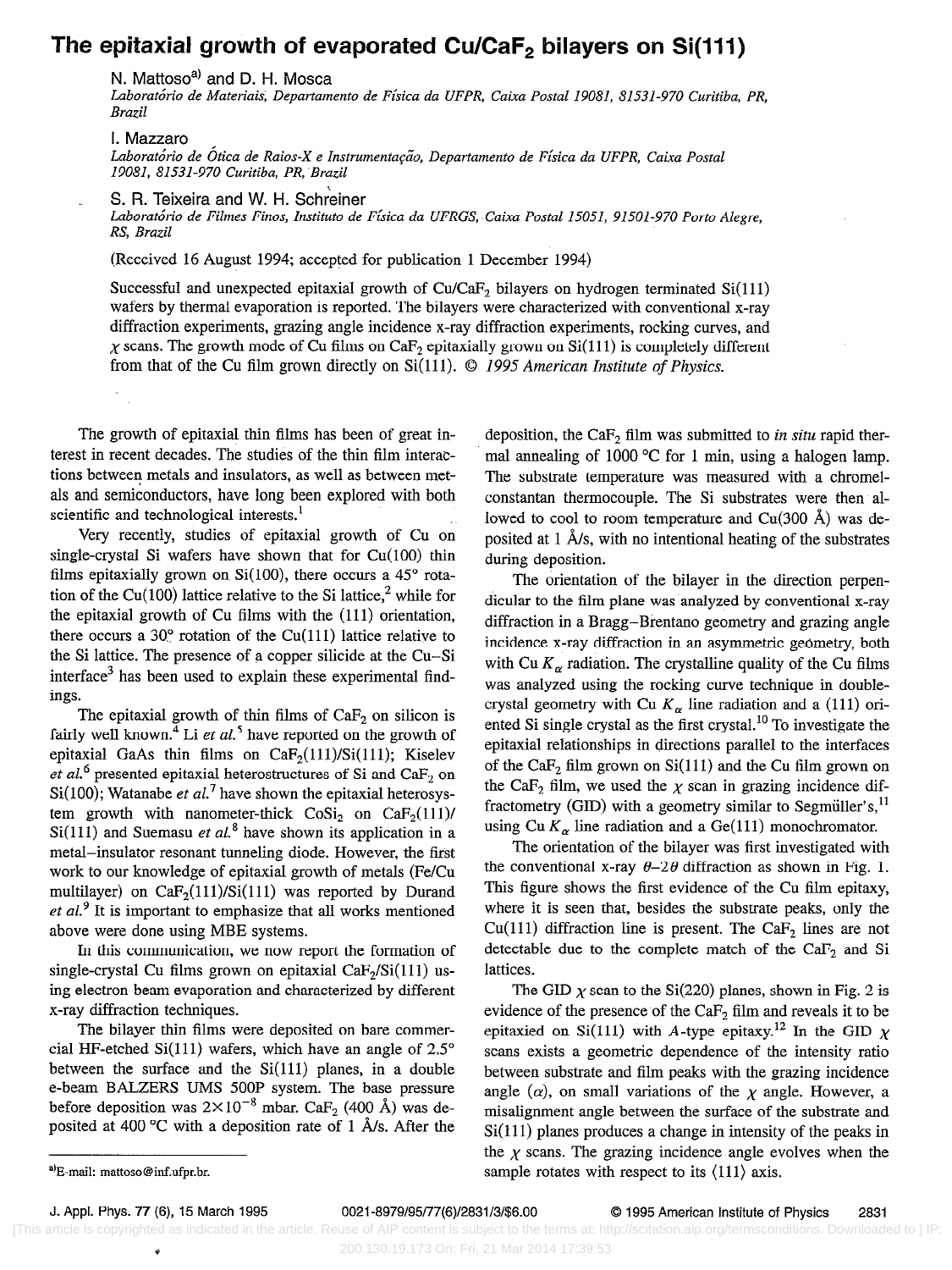

FIG. 1. X-ray diffraction pattern in Bragg-Brentano geometry of a Cu (300 Å)/CaF<sub>2</sub> (400 Å) bilayer deposited on hydrogen terminated Si(111) by evaporation.

Table I shows the rocking curve experimental results. We compare the full width at half maximum (FWHM) of  $CaF<sub>2</sub>/Si(111)$  with a bare area of the Si(111) wafer FWHM. The very small difference indicates a low level of strain in the CaF<sub>2</sub> layer. For a CaF<sub>2</sub> film of 1000 Å grown on Si(111), Singh et  $al$ <sup>13</sup> report a much larger FWHM. This indicates that CaF<sub>2</sub> films grown on silicon by evaporation at low temperatures with after in situ rapid thermal annealing are of very good quality. Lattice distortion due to the Cu/CaF<sub>2</sub> interface on the  $CaF<sub>2</sub>$  film is believed to have a negligible effect due to the softness of the metallic binding compared to the ionic binding. This fact is directly related to physical constants of materials. For a physical example, the ratio between the Young's modulus in the  $[110]$  direction of CaF<sub>2</sub> and Cu is 28.8 while between Si and Ca $F_2$  it is 2.3.<sup>10,14,15</sup> The  $Cu(111)$  rocking curve reveals a large value for the FWHM in comparison with the value obtained by our kinematic theory calculations for a perfect single crystal of  $Cu(111)$ 300 A thick. We attribute this difference to two reasons: the existence of planar twins, verified by asymmetric scans in grazing angle incidence, as in the Ge/CaF<sub>2</sub>/Si(111)<sup>16</sup> case, and the presence of misfit dislocations. The lattice misfit is  $-33.8\%$  between CaF<sub>2</sub> and Cu; however, a coincidence lattice misfit can originate a much lower misfit.<sup>17</sup> In our case,



FIG. 2. Grazing incidence diffractometry  $\chi$  scan of Si (220) planes (2 $\theta$ =47°) with grazing incidence angle  $\alpha$ =1.3°.

2832 J. Appl. Phys., Vol. 77, No. 6, 15 March 1995 Mattoso et al. Appl. 2832 J. Appl. Phys., Vol. 77, No. 6, 15 March 1995

TABLE I. Intensities and full width at half maximum of the rocking curves in double-crystal geometry with Cu  $K_{\alpha}$  line radiation and using a single crystal of Si(ll1) as the first crystal.

| Sample                        | Peak intensity (arb unit) FWHM (arcsec) |       |
|-------------------------------|-----------------------------------------|-------|
| Si(111) wafer                 | 37 519                                  | 13.37 |
| CaF <sub>2</sub> /Si(111)     | 22 3 06                                 | 16.40 |
| $Cu(111)$ film                | 738                                     | 8568  |
| $Cu(111)$ by kinematic theory | $\cdots$                                | 1033  |

the lowest coincidence lattice misfit in the  $Cu/CaF<sub>2</sub>$  epitaxial system occurs when three Cu atom spacings differ from two Ca atom spacings by approximately 0.74%. A similar situation is observed in epitaxial growth of TiN films on  $Si(100)$ ,<sup>18</sup> where the TiN films show a high density of misfit dislocations.

Figure 3 shows the GID  $\chi$  scan results scanning with the detector in  $2\theta = 47^{\circ}$  and  $2\theta = 75^{\circ}$  to analyze the  $Si(220) + CaF<sub>2</sub>(220)$  and Cu(220) planes, respectively. In this figure, one observes the influence of  $\alpha$  angle variation on the intensity of the peaks. Due to geometric factors in the GID  $\chi$ scan, we can conclude that since the angular separation between consecutive Cu(220) and CaF<sub>2</sub>(220) peaks is equal to the difference between the respective Bragg angles, then no rotation occurs between the Cu(111) and CaF<sub>2</sub>(111) lattices with respect to the interface normal. Figure 3 shows that the difference is around 14° while the difference between the Bragg angles of Cu(220) and CaF<sub>2</sub>(220) planes is 13.77°. Clearly, no rotation is observed between the Cu and CaF, lattices about the  $\langle 111 \rangle$  axis. This growth mode reported here is definitely different from the epitaxial growth of Cu films directly on  $Si(111)$  wafers, where a silicide layer reduces the interfacial free energy and accommodates the Cu-Si mismatch by  $30^\circ$  in-plane rotation.<sup>3</sup> Probably, the growth mode of Cu on  $CaF<sub>2</sub>(111)$  is similar to the growth mode of Ag epitaxial films on  $Si(111)$ ,<sup>19</sup> where no reaction occurs at the interfaces. In the cases where compound formation is absent, surface structures have been determined and used to explain the epitaxy. $20$ 



FIG. 3. Grazing incidence diffractometry  $\chi$  scan of (solid line) Si (220) planes ( $2\theta = 47^{\circ}$ ) and (dotted line) Cu (220) planes ( $2\theta = 75^{\circ}$ ). Both the GID  $\chi$  scans were performed with  $\alpha = 1.9^{\circ}$  for  $\chi = 0^{\circ}$ .

b [This article is copyrighted as indicated in the article. Reuse of AIP content is subject to the terms at: http://scitation.aip.org/termsconditions. Downloaded to ] IP: 200.130.19.173 On: Fri, 21 Mar 2014 17:39:53